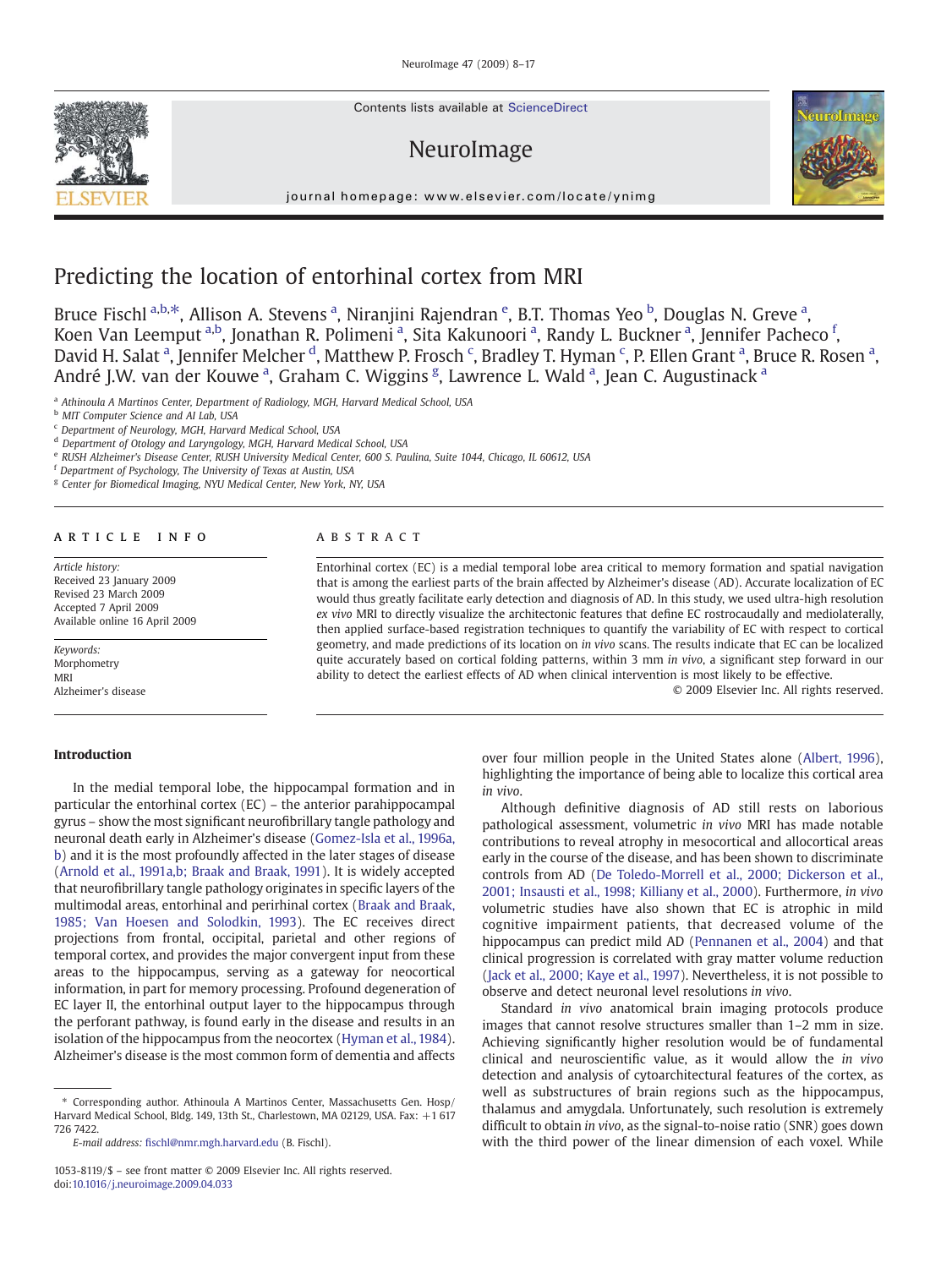some recent studies have pushed this limit to under 1–2 mm, this is at the cost of extremely long scan sessions and specialized imaging hardware ([Duyn et al., 2007](#page-8-0)), and even this is still a coarse resolution relative to what is required to visualize correlates of the cytoarchitecture with MRI. With the exception of the line of Gennari, which is one of the few histological features of the cortex that has been detected in vivo, at least for part of its extent ([Barbier et al., 2002;](#page-7-0) [Clare and Bridge, 2005; Clark et al., 1992\)](#page-7-0), current in vivo methods cannot consistently resolve cytoarchitectural features of the cerebral cortex.

In contrast, ultra-high resolution ex vivo MRI can distinguish cytoarchitectural features. In a previous study, using ex vivo MRI and a 7 Tesla (7 T) scanner, we robustly distinguished the cell-dense layer II islands throughout the extent of EC [\(Augustinack et al., 2005](#page-7-0)), and the line of Gennari, a highly myelinated stripe in layer IV in primary visual cortex ([Hinds et al., 2008\)](#page-8-0), allowing us to delineate areas based on its microstructural properties. Moreover, EC recently has been mapped using quantitative architectonic techniques [\(Amunts et al., 2005](#page-7-0)) showing it to be less variable in volumetric coordinate than many previously mapped neocortical regions. In related work, we have recently shown that cortical folding patterns are excellent predictors for a wide array of histologically-defined architectonic regions ([Fischl](#page-8-0) [et al., 2008](#page-8-0)). In this study we found that the boundaries of primary and secondary sensory cortices could be localized to within 2–4 mm based on cortical folding patterns, although higher cortical areas such as BA 44/45 were more variable with respect to cortical geometry. The ability to detect cytoarchitecture with ex vivo MRI makes these images ideal for the construction of models for the location of cytoarchitectonically defined boundaries that can ultimately to be applied to in vivo data sets.

The current way that neuroimaging researchers localize a Brodmann area is problematic and the existing imaging localization methods have limited accuracy. Originally, Brodmann areas were described histologically by Korbinian Brodmann almost a century ago who defined these areas using a Nissl stain and categorized them based on the presence, absence or a combination of cortical layers in a particular region ([Brodmann, 1909](#page-7-0)). Currently there are two common methods that neuroimagers use to localize a Brodmann area. First, neuroimaging researchers identify Brodmann areas based on an ad hoc assessment of the location of interest relative to surrounding folding patterns. This approach is problematic as there is no means to rigorously test the uncertainty of these localizations and the relationship between the Brodmann areas (BAs) and cortical folds is sometimes unclear. An alternative is to use volumetric registration to an atlas coordinate system (i.e. the Talairach coordinate system [\(Talairach et al., 1967; Talairach and Tournoux, 1988\)](#page-9-0)), then map the BAs defined in the atlas onto individual subjects using the registration. Unfortunately, this technique has been shown to yield poor localization accuracy in a wide array of cortical areas [\(Amunts et al., 2000;](#page-7-0) [Amunts et al., 1999; Geyer et al., 1997; Geyer et al., 2000; Malikovic et](#page-7-0) [al., 2007; Rademacher et al., 2002; Rademacher et al., 2001\)](#page-7-0). Thus, accurate in vivo identification and localization of cortical areas – specifically the EC – would be a significant step towards detecting AD pathology in the earliest stages and provide a critical MRI diagnostic tool.

Here we take a novel approach to identification and area localization, and image ex vivo tissue samples, in which exceedingly high resolution is obtainable, on the order of 100 μm isotropic, then apply the information derived from the ex vivo images to model the probabilistic relationship between cortical geometry and the underlying cytoarchitecture, allowing us to accurately predict the locations of cortical areas from standard in vivo imaging data. In the current study we extend beyond sulcal topography and use MR-cytoarchitecture to detect and focus on the localization of EC since it is known to be one of the earliest loci of Alzheimer's disease (AD), and critical for normal memory function. We show that surface-based registration aligns the borders of EC extremely well across subjects, within 2– 3 mm, or less than the size of an average functional MRI voxel. The ability to more accurately localize this cortical region is a critical step in the early diagnosis of AD, and in the assessment of the efficacy of potential clinical interventions.

## Methods

## Participants and ex vivo samples

The *in vivo* AD participants ( $n= 61$ ) had a mean and standard deviation of  $77.7 \pm 6.8$  years of age with a range of 63–92 years old. Thirty-one women and thirty men participated. The Clinical Dementia Rating (CDR) was 0.5 for all and the Mini-Mental State Examination (MMSE) was  $25.6 \pm 3.3$ . The normal control participants ( $n=73$ ) had a mean age of  $76.8 \pm 6.9$  years with a range of 63–95 years. Fortyseven women and twenty-six men were imaged. The control subjects were CDR = 0 and the MMSE for the control subjects was  $28.5 \pm 3.7$ .

The autopsy samples ( $n= 17$ ) used in the high resolution ex vivo scanning had a mean age of  $66.6 \pm 12.68$  years with a range of 42–81. The gender classification for the ex vivo brain samples was ten males (5/5 left/right hemisphere) and two females (1/1 left/right hemisphere), while the remainder of gender information was unavailable. The postmortem interval had a range of 6.5 h to 25 h. Postmortem interval was always limited to less than 25 h in this study. To the best of our knowledge, the ex vivo samples did not have any neurological conditions and were presumably cognitively normal.

### Description of coils

The images used in this study were acquired using one of three custom-built coils, varying in size to accommodate variations in tissue sample size. That is, we imaged each sample in the smallest coil that would (a) fit the entire sample, and (b) yield high sensitivity over the predicted region containing EC. Specifically, we used either a 4-turn solenoid coil (28.5 mm inner diameter, 44 mm length), a 4-channel phased-array (a linear array of loop coil elements each with 5 cm coil diameter, 1.5 cm overlap between adjacent elements, 16 cm in length) or a small birdcage  $(24 \text{ rungs}, \text{outer diameter} = 19.7 \text{ cm}, \text{inner}$ diameter = 19.3 cm, length = 12 cm) for imaging hemispheres without introducing cuts into the tissue samples.

### Optimizing ex vivo MR acquisition

In order to compute acquisition parameters that are optimal for revealing the EC architectonics, we utilized a set of techniques for using multi-echo FLASH (MEF) scans acquired at varying flip angles and/or repetition times (TR) to estimate the underlying tissue parameters that are the source of image contrast in standard gradient echo sequences (i.e. T1, proton density (PD) and T2\*) ([Fischl](#page-8-0) et al., [2004](#page-8-0)). Once these parameters were estimated, they were used as input to simulations designed to maximize the contrast-to-noise ratio (CNR) per unit time. We applied these techniques to a set of fixed ex vivo tissue samples, imaged with abovementioned radio frequency coils on a 7 T human scanner (Siemens Medical Systems, Erlangen, Germany). The data was acquired using a MEF sequence, with TR= 40 ms,  $\alpha = 15^{\circ}, 20^{\circ}, 25^{\circ}$ , 4 echoes, TE = 8 ms, 16 ms, 24 ms, 32 ms) at 100 μm isotropic resolution. The multiple flip angles were used to estimate the T1 and proton density of the underlying formalinfixed tissue using the techniques described in [\(Fischl et al., 2004\)](#page-8-0). In addition, the multiple echoes were used to estimate  $T2^*$  using a loglinear fit to the data. Region of interests (ROIs) were then manually drawn in the gray and white matter, and the mean tissue parameters were computed to be:  $T1 = (WM = 770 \text{ ms}, \text{ GM} = 1078 \text{ ms})$ ,  $PD =$  $(WM = 18,024 \text{ ms}, GM = 19,996 \text{ ms}), and T2* = (WM = 11 \text{ ms},$  $GM = 26$  ms). An example of the data (first four images) and the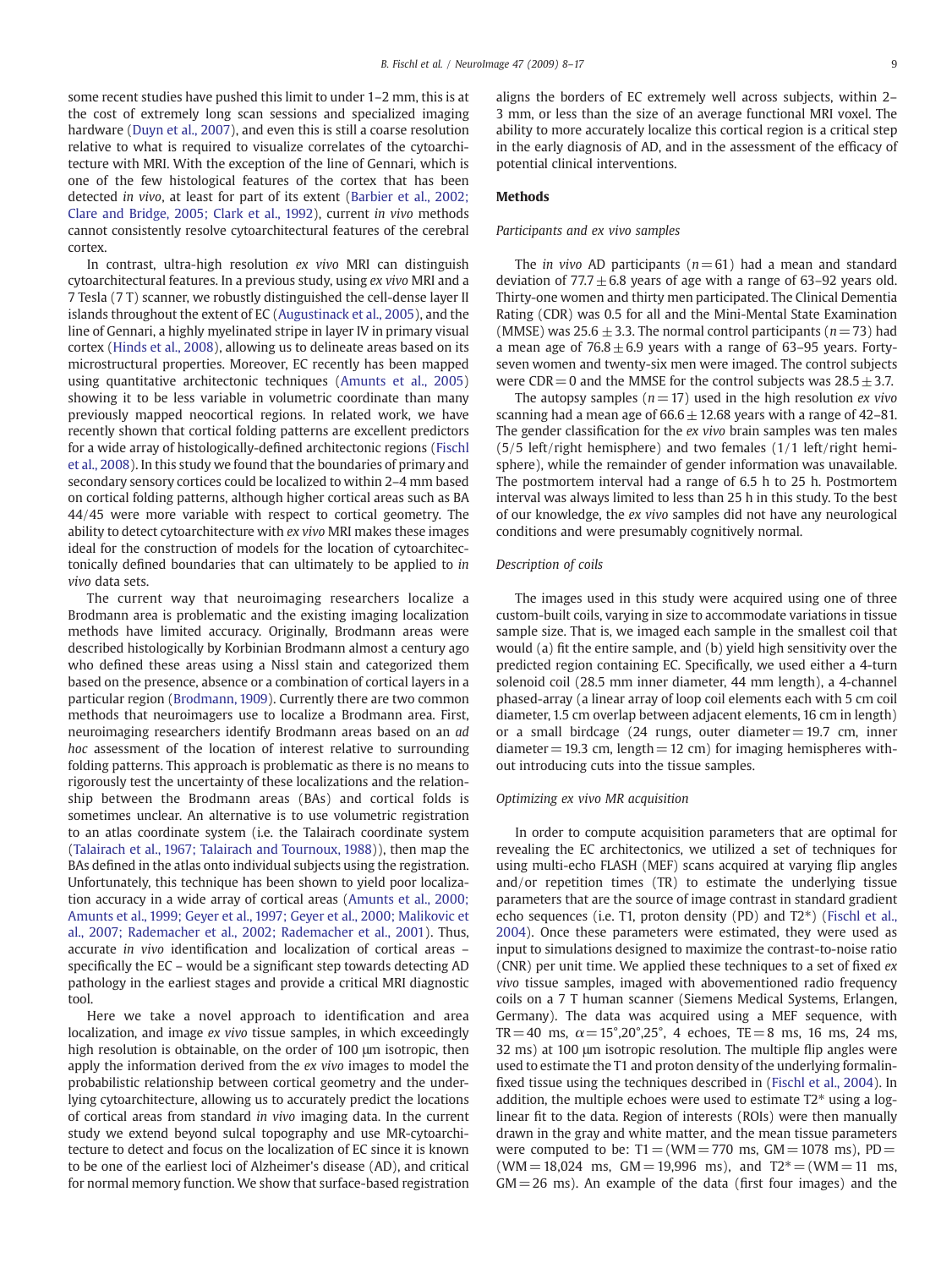<span id="page-2-0"></span>

Fig. 1. Multi echo flash (images  $1-4$ ) with fitted T1 (image 5), PD (image 6) and T2 $*$  (rightmost image).

parameter maps (last three images) is given in Fig. 1. Interestingly, the dominant source of image contrast in these fixed ex vivo samples is given by T2\* differences in the tissue.

Using these parameters, the steady state Bloch equations were applied ([Bloch et al., 1946\)](#page-7-0) and the CNR was computed over  $TR =$ [5 ms,80 ms], TE = [5 ms, TR-2 ms], and flip angle  $\alpha = [3^\circ, 40^\circ]$ . For each  $TR/TE/\alpha$  pair, the CNR was computed by assuming a symmetric readout, a minimum bandwidth and assuming that 2 ms are required for spoiling at the end of each TR. The CNR was assumed to increase with the 1/2 power of the number of echoes that can be acquired for a given TR and echo spacing, and to decrease with the square root of TR, corresponding to the assumption that the noise is time-independent (that is, a longer TR implies that fewer scans can be collected and averaged to increase SNR). The optimum acquisition parameters from this simulation were computed to be  $TR = 40$  ms,  $TE = 20$  ms, and  $\alpha = 23^{\circ}$ . These parameters allowed us to acquire images that permitted the direct visualization of the layer II entorhinal islands as shown in Figs. 2 and 3. The presence of these islands allowed one of us (JCA) to manually delineate the borders of EC on the high resolution samples. These borders were then transferred back to a set of 1 mm isotropic acquisitions (1.5 T, MEF, TR = 20 ms,  $\alpha$  = 5°, 10°, 15°, 20°, 25°,  $30^{\circ}$ , 8 echoes, TE = 1.85 ms to 15.85 ms, with a 2 ms echo spacing) which were used to generate surface models of the cortex ([Dale et al.,](#page-7-0) [1999; Fischl et al., 2001; Fischl et al., 1999a,b](#page-7-0)). More specifically, the high resolution 7 T data was manually registered to the 1.5 T data, and this registration was used to map the EC label into the low resolution coordinate system. The labels were then sampled onto the gray/white surface boundary model, and small sampling artifacts were corrected using a third-order binary close (3 binary dilations, followed by 3 binary erosions, to remove small holes in the label, due to differential distortion in the 7 T and 1.5 T images). An example of these surfaces together with the EC labels sampled onto inflated surface models is given in [Fig. 4.](#page-4-0)

#### Basic anatomy and connectivity of the MTL

The medial surface of the temporal lobe contains a number of structures that are critical for memory, emotion, and olfactory neural

processes. Most broadly, this region includes primary olfactory cortex, the amygdala, and the hippocampal formation and overlying parahippocampal gyrus. The hippocampal formation can be subdivided into the hippocampus proper (or cornu ammonis), the dentate gyrus, and the subiculum. The majority of extrinsic afferents to the hippocampus arise from entorhinal (area 28 and 34), perirhinal (area 35) and posterior parahippocampal cortices (areas TH and TF in the monkey). Supragranular entorhinal fibers project to the molecular layer in dentate gyrus through a white matter tract known as the perforant pathway, and the dentate gyrus in turn projects to the CA3 subfield of the hippocampus via the mossy fiber pathway. The CA3 subfield projects intrinsically via Schaffer collaterals to the fimbriafornix and to pyramidal cells in CA1 subfield, which in turn projects back to deep pyramidal neurons in EC. But the majority of efferent fibers from the hippocampus take a less direct route that first terminates in the subiculum (ammonic-subicular pathway) and then travels out of the formation through the fornix and EC ([Rosene and](#page-9-0) [Van Hoesen, 1987](#page-9-0)).

Anatomically, EC makes up the anterior portion of the parahippocampal gyrus and we utilized three distinctive cytoarchitectural characteristics to define it:  $(i)$  the cell-dense layer II islands,  $(ii)$  the cell poor lamina dissecans (ld) and (iii) deep pyramidal layer. Layer II is arranged in clusters or islands that are neuron dense regions alternating with neuron poor regions. The lamina dissecans is an acellular layer that is unique to the EC and the deep pyramidal layer in EC is homogenous and fairly wide to receive subicular input.

#### Description of validation and labeling in EC

To show validation of our methods, Fig. 2 illustrates the corresponding high resolution (100 μm) MRI (Fig. 2A) and the Nissl stained section (Fig. 2B). The mediolateral boundaries of entorhinal layer II islands are outlined with white arrows in MRI and black arrows in Nissl section (Figs. 2A and B, respectively). In both image modalities, MRI and Nissl, the medial border is inferior to the parasubiculum and the medial most entorhinal island in lamina II is highlighted with a white arrow. The alternations in signal in layer II EC marking the islands as well as the low signal intensities in the lamina



Fig. 2. The matching high resolution (100 μm) MRI in (A) and the Nissl stained section in (B). Image and photomicrograph are presented to illustrate and validate our ex vivohistology methods. Magnification bar = 1 cm. am = amygdala; CA1-CA3 = ammon's horn fields; cs = collateral sulcus; ec = entorhinal cortex; hata = hippocampal-amygdalatransition-area; hf = hippocampal fissure; sub = subiculum; para = parasubiculum; pre = presubiculum; pc = perirhinal cortex; v = ventricle.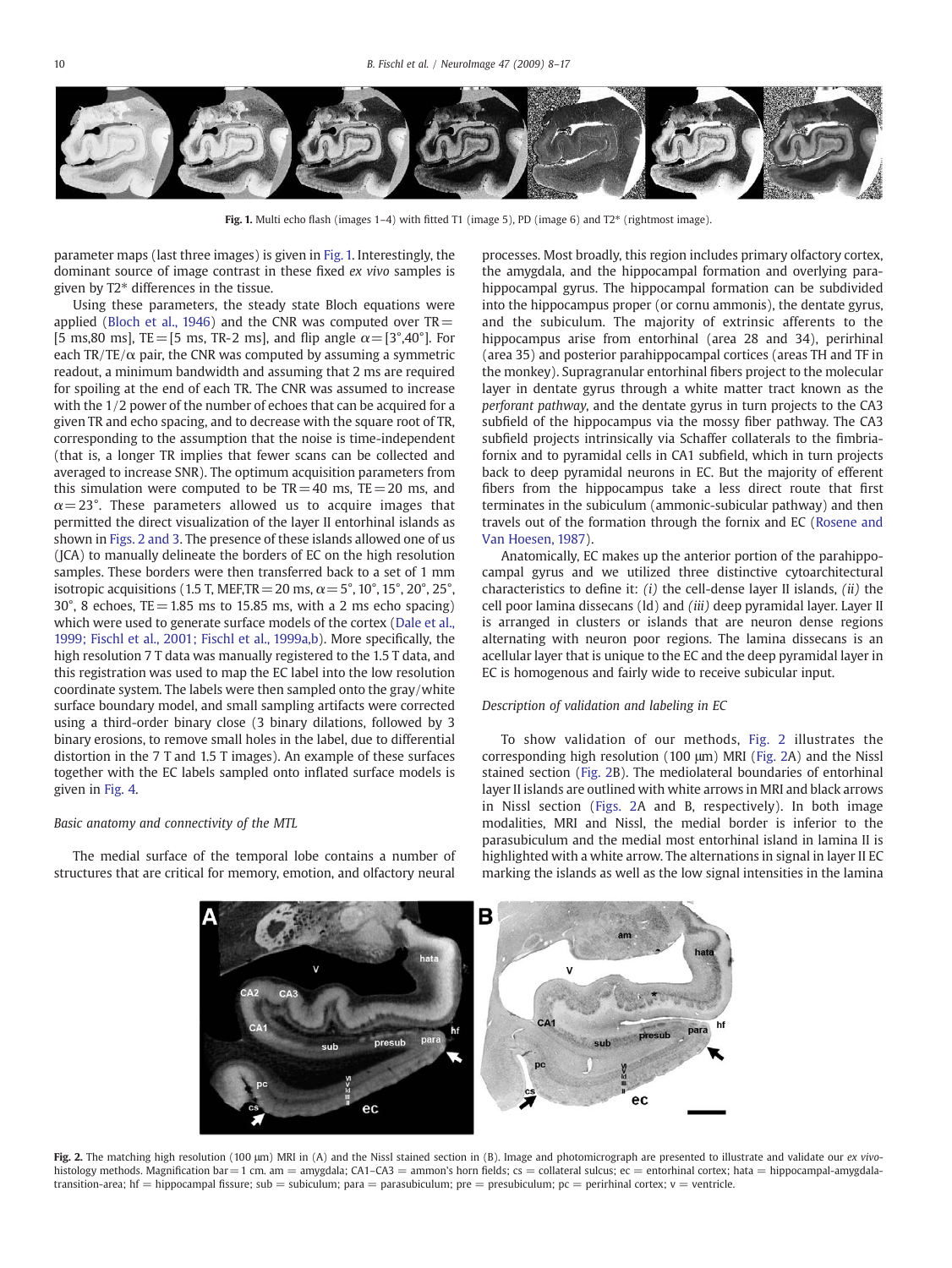<span id="page-3-0"></span>dissecans can be observed in high resolution MRI as shown in [Fig. 2,](#page-2-0) which compares the high resolution MRI (A) with a Nissl stain (B), illustrating that both reveal the laminar architecture of the EC. The lamina II, III, lamina dissecans (ld), V and VI are outlined ([Fig. 2](#page-2-0)), following Cajal's nomenclature for the cell free lamina in layer IV (i.e. lamina dissecans). The lateral border of entorhinal lies at the lateral apex of the parahippocampal gyrus and typically coincides with the

opening of the collateral sulcus, albeit the sulcal patterns in medial temporal lobe can be quite variable. The borders of EC were manually delineated using these features by a trained neuroanatomist (JCA) on a set of 9 left hemisphere and 8 right hemisphere samples, taken from neurologically normal subjects. An additional example of the robustness of these features, and in particular the layer II entorhinal islands is given in [Figs. 2 and 3](#page-2-0).



Fig. 3. The rostrocaudal and mediolateral limits of EC in high resolution ex vivo MRI (100 µm isotropic voxels). (A) Primary olfactory cortex is loosely marked with asterisks and anterior EC is between the lateral asterisk and 'olf' label. A coordinate system is labeled, 'd' for dorsal, 'v' for ventral, 'l' for lateral and 'm' for medial in A for all panels. White arrowheads throughout this figure demarcate the medial entorhinal boundary while the caret ( $\land$ ) demarcates the lateral entorhinal limit. (B-D) show EC at the level of gyrus ambiens (area 34) with the tentorial notch distinguishing entorhinal area 34 from entorhinal area 28. (E–H) demonstrate the 'pes' hippocampi at the uncal hippocampal level. (I) shows the ending of the hippocampal head and the size of the parahippocampal gyrus is becoming smaller. (J) and (K) display the posterior EC and concurrently the collateral sulcus ends (cs∼) in (K) at approximately the level of the lateral geniculate nucleus. At level (L), entorhinal islands are no longer observed. Abbreviations: am = amygdala; cs = collateral sulcus; ec = entorhinal cortex; dg = dentate gyrus; ga = gyrus ambiens; hp = hippocampus; hf = hippocampal fissure; olf = olfactory; lgn = lateral geniculate nucleus; sub = subiculum; para = parasubiculum; pre = presubiculum; pc = perirhinal cortex; tn = tentorial notch. Magnification bar = 1 cm.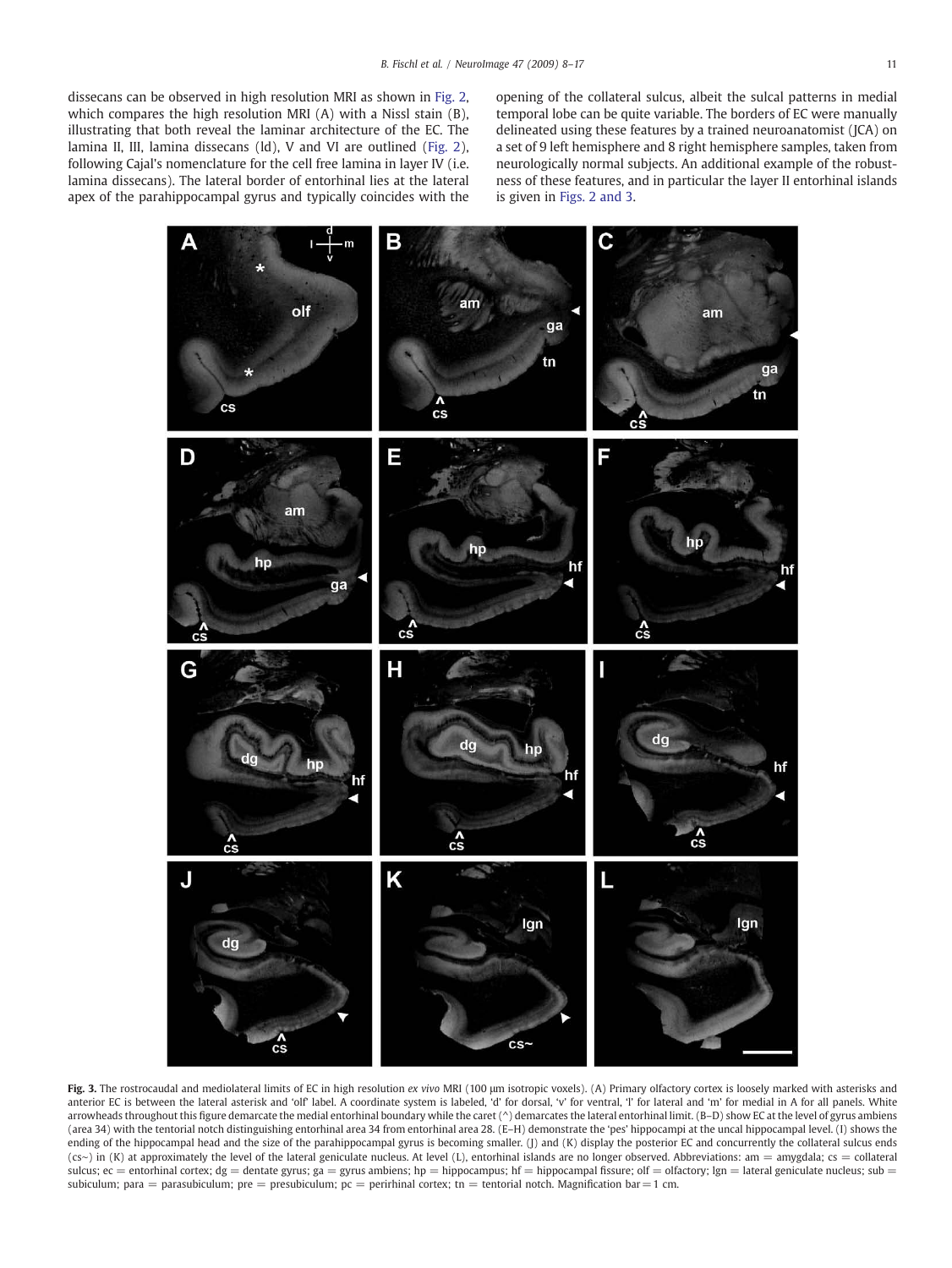# <span id="page-4-0"></span>Results

# Delineation of the borders of EC

We analyzed all rostrocaudal levels of the EC with special attention to the rostral, caudal, medial and lateral borders of the EC. In [Fig. 3](#page-3-0), the rostrocaudal extent of EC is illustrated showing the rostral most and caudal most boundaries in A and K, respectively. At the rostral end, primary olfactory cortex occupies the anterior most portion of EC [\(Fig.](#page-3-0) [3](#page-3-0)A) and some reports have described this cortex as subregion EO [\(Insausti et al., 1995](#page-8-0)) or prorhinal [\(Krimer et al., 1997](#page-8-0)). Although primary olfactory cortex exhibits a slight clustering in its superficial layers, it does not contain large stellate neurons that are prototypical of the mid and posterior levels of EC. It is difficult to discern layer II in ex vivo MRI in primary olfactory cortex because the lamina are thinner and not organized into discrete clusters [\(Fig. 3A](#page-3-0)). The classic layer II islands are beginning to organize at this anterior plane and a hint of clustering can be observed immediately to the right of the lateral asterisk [\(Fig. 3A](#page-3-0)). The medial border changes the most throughout this cortex because of the presence of the gyrus ambiens (area 34) anteriorly. At anterior levels, the medial border abuts the amygdala nuclei ([Figs. 3B](#page-3-0)–D). Moving caudally along the parahippocampal gyrus, the gyrus ambiens disappears and gives way to the hippocampal fissure [\(Fig. 3](#page-3-0)E). Once the hippocampal fissure opens, the EC borders the parasubiculum medially ([Figs. 3](#page-3-0)E–K). We have delineated the medial border with a white arrowhead in relevant panels in [Fig. 3.](#page-3-0) Laterally, the EC borders perirhinal cortex (Brodmann's area 35) and this lateral border is routinely observed at the lateral crown or apex of the parahippocampal gyrus ([Figs. 3](#page-3-0)A–K). Some reports have referred to this lateral apex as the shoulder of the parahippocampal gyrus ([De](#page-8-0) [Toledo-Morrell et al., 2000](#page-8-0)). EC's lateral border is demarcated with a caret  $(^{\wedge})$  in [Fig. 3](#page-3-0) directly above the 'cs' which stands for collateral

sulcus. Perirhinal cortex lies on the medial bank of the collateral sulcus and is immediately lateral to EC. As the collateral sulcus ends posteriorly (cs∼ in [Fig. 3K](#page-3-0)), the posterior EC is winding down as well; it is observed in our ex vivo MR images for few additional slices (i.e. [Fig. 3](#page-3-0)K) and is completely gone at the next illustrated level [\(Fig.](#page-3-0) [3](#page-3-0)L). The caudal limit of the EC is at the level of the lateral geniculate nucleus of the thalamus, approximately half way through the parahippocampal gyrus. In [Fig. 3L](#page-3-0), the entorhinal islands in layer II are no longer observed because the EC ends here. Taken together, the panels in [Fig. 3](#page-3-0) illustrate EC in its entirety and shows the comprehensive – anterior, posterior, medial and lateral – borders of EC, Brodmann's area 28 and 34 in ex vivo MRI.

# Validation of labeling using surface models

We imaged 17 human hemispheres at 1.5 T at 1 mm ex vivo in order to construct surface models for the same subjects for which we delineated the borders of EC using the ex vivo 100 μm isotropic data based on its architectonic properties (shown in [Fig. 3\)](#page-3-0). The high resolution ex vivo scans were manually registered to the 1 mm ex vivo scans using a rigid transformation in order to transfer the labels drawn on the 100 μm data to the surface models. The set of labels delineated on the 100 μm data transformed to the 1.5 T data used for surface reconstructions are shown in a medial view of each ex vivo subject's inflated surface in Fig. 4 (left and right hemispheres).

In order to quantify the variability of the predicted location of EC across subjects we used a modified symmetric Hausdorff distance. Specifically, for each point on the boundary of each subject's EC label in the individual subject space, we computed the minimum distance to the boundary of each other subject projected into the individual subject's surface model, then computed the average of these. The results of this analysis are displayed in [Fig. 5](#page-5-0). The advantage of this



Fig. 4. Medial view of the entorhinal labels used in this study. Ex vivo EC labeling shown on inflated surface of the brain.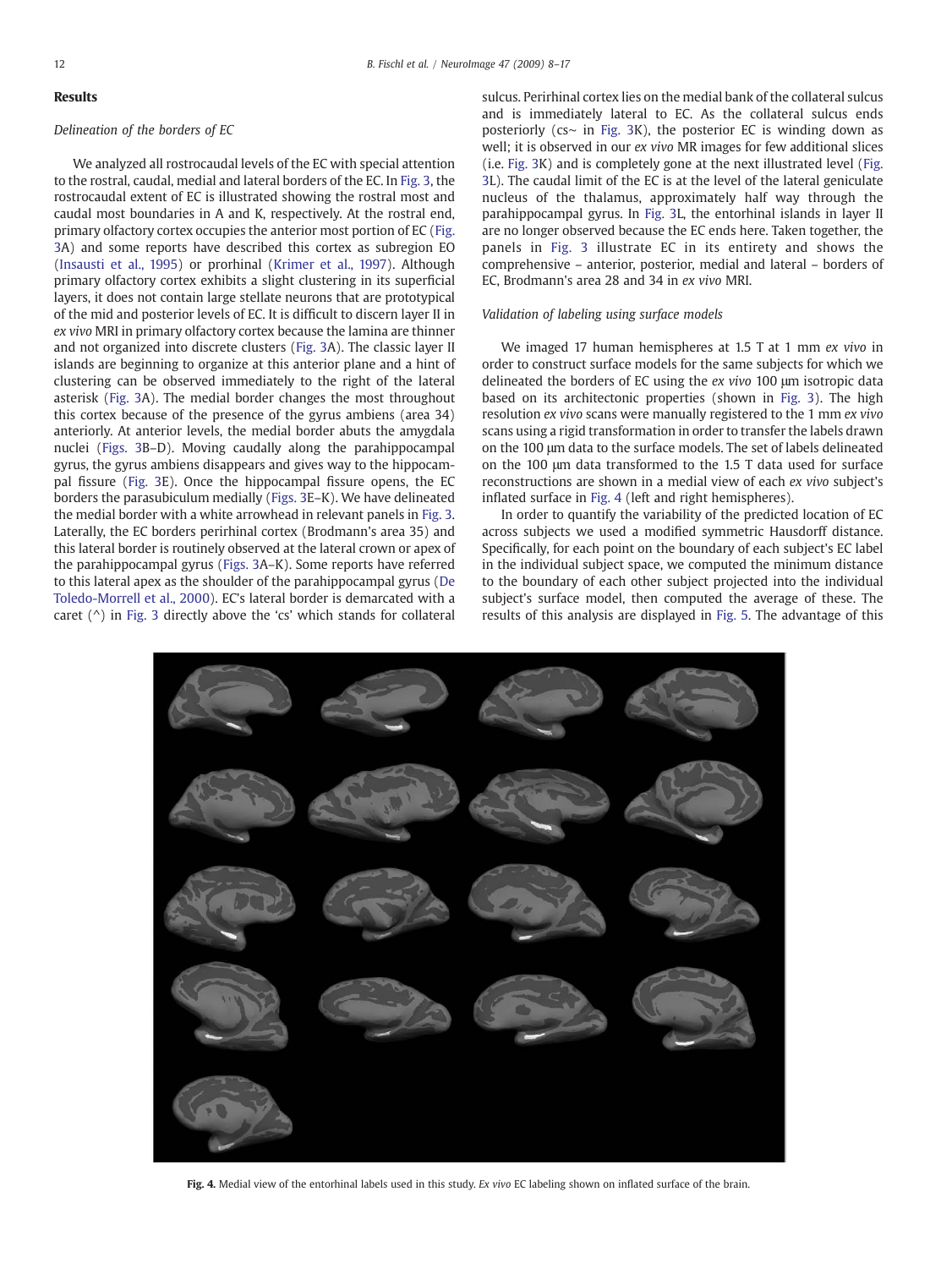<span id="page-5-0"></span>procedure is that it provides a measure in millimeters of the uncertainty of localization. In addition, it is not biased by the size of an area, a well-known problem for other similarity measures such as the Dice or Jaccard coefficients ([Jaccard, 1912](#page-8-0)), which compute the degree of overlap of binary labels, which is affected by the size of the label, with larger labels typically evidencing greater overlap than smaller one.

In order to visualize the spatial variability, we mapped each label into a common spherical coordinate system and built cross-subject spatial probability maps that each point on the surface is part of EC, as shown in Fig. 6. Each point in each hemisphere in this figure is colorcoded to reflect the probability that that point in the average spherical coordinate system is part of EC. Thus a perfectly predicted EC would be reflected by a step function transitioning from 100% overlap (all subjects) in the interior of EC (yellow), to 0% overlap (no subjects) outside of EC (gray). These data illustrate the medial temporal localization of EC in the anterior parahippocampal gyrus in both left and right hemispheres.

To illustrate the clinical utility of the accurate localization of EC, we used spherical registration ([Fischl et al., 1999a,b](#page-8-0)) to predict the location of EC in a set of subjects diagnosed with very mild Alzheimer's disease (AD,  $N= 61$ , CDR = 0.5, men/women = 30/31,  $age = 77.7 \pm 6.8$  (63–92)) as well as healthy controls (N=73, men/ women =  $26/47$ , age =  $76.8 \pm 6.9$  (63-95)). We then used our surface-based tools to reconstruct models of the gray/white and pial surfaces ([Dale, 1994; Dale et al., 1999; Fischl et al., 2001; Fischl et al.,](#page-7-0) [2004; Fischl et al., 2002a,b; Fischl et al., 1999a,b](#page-7-0)) and to measure the mean thickness of the cortex in the predicted EC ([Fischl and Dale,](#page-8-0) [2000](#page-8-0)). The results of this analysis are shown in [Fig. 7,](#page-6-0) showing that even in this early stage of clinical AD we are able to detect robust thickness differences ( $p<10^{-5}$ ) in the predicted location of EC, in agreement with previous studies that either showed EC effects in cortical maps or used manual techniques to localize EC ([De Toledo-](#page-8-0)[Morrell et al., 2000; Detoledo-Morrell et al., 1997; Dickerson et al.,](#page-8-0) [2001; Dickerson et al., 2004; Dickerson et al., 2008; Du et al., 2001;](#page-8-0) [Gomez-Isla et al., 1996a,b; Killiany et al., 2000; Killiany et al., 2002; Xu](#page-8-0) [et al., 2000](#page-8-0)). As a control for this result we also drew two additional ROIS. The first ROI represented the entire temporal lobe, excluding the estimated location of EC. The second was drawn beginning one centimeter posterior to the predicted location of EC, extending posteriorly the same length as the predicted EC. We then performed the same analysis of cortical thickness across the two populations within these ROIs. The results of this analysis are given in [Fig. 7.](#page-6-0) The greatly reduced cortical thickness in EC [\(Fig. 7,](#page-6-0) left) relative to both the posterior medial temporal lobe ([Fig. 7,](#page-6-0) center) and the entire non-EC temporal lobe [\(Fig. 7,](#page-6-0) right), illustrate that our results are in fact specific to EC and not representative of widespread cortical thinning.

As shown above, the surface geometry predicted the location of right EC more accurately than left EC. In order to assess whether



Fig. 5. Symmetric mean Hausdorff distances for the left hemisphere (left) and right hemisphere (right). The bars plot the median of the individual points.



Fig. 6. Spatial probability maps for EC in the left and right hemispheres.

geometric variations in the folding patterns contributed to the variability in localization accuracy in the current dataset we examined the sulcal pattern in the medial temporal lobe and specifically the collateral sulcus, one of the primary landmarks used for in vivo estimation of EC borders [\(Insausti et al., 1998](#page-8-0)). Visual inspection revealed that four of the nine left hemisphere samples had a single uninterrupted collateral sulcus and the remaining five cases showed an interrupted and/or branching collateral sulcus. For the right hemispheres, three cases displayed a single uninterrupted collateral sulcus, while five cases showed an interrupted or branched pattern. Since these patterns were somewhat evenly split between uninterrupted and interrupted configurations and because of the small sample size, it is difficult to interpret whether the sulcal outline had an effect. The case with the largest error exhibited a single uncomplicated collateral sulcus, suggesting that the variability of the collateral sulcus by itself may not be the determining factor in localization accuracy.

# **Discussion**

Sulcal patterns in the medial temporal lobe are notoriously variable in the human brain ([Insausti, 1993; Insausti et al., 1998;](#page-8-0) [Novak et al., 2002; Ono et al., 1990; Van Hoesen et al., 2000\)](#page-8-0), making manual parcellation of these critical areas based on visual inspection of cortical geometry extremely difficult. The architectonic properties of EC however are much more well-characterized (e.g. [\(Amunts et al.,](#page-7-0) [2005; Augustinack et al., 2004; Cajal, 1909; de No, 1933; Insausti et al.,](#page-7-0) [1995; Krimer et al., 1997; Solodkin and Van Hoesen, 1996\)](#page-7-0)). Using ultra-high-field (7 T) and ultra-high resolution ( $\approx$  100 μm isotropic) ex vivo MRI we were able to directly visualize the architectonic features that distinguish EC from adjacent regions and to use them to manually delineate the borders of EC. These borders were mapped onto whole-hemisphere MRI acquired at lower field (1.5 T), and subsequently onto surface models of the cerebral cortex constructed from the low-field volumes [\(Dale et al., 1999; Fischl et al., 2001; Fischl](#page-7-0) [et al, 1999a,b](#page-7-0)). We then applied surface-based inter-subject registration techniques ([Fischl et al., 2008; Fischl et al., 1999a,b; Hinds et al.,](#page-8-0) [2008\)](#page-8-0) that align cortical folding patterns to determine how well the cortical folds predicted the location of the microscopically defined borders of EC. As shown in the [Results](#page-4-0) section, the EC borders were in fact localized extremely well by the surrounding geometry, with variability in the location of the borders on the order of 3 mm. Interestingly, the lateralization of these effects qualitatively agrees with [Amunts et al. \(2005\)](#page-7-0), in that the location of left hemisphere EC was more variable ( $\approx$ 3.5 mm) than the right hemisphere ( $\approx$ 2.5 mm) with respect to the folding patterns, although a larger sample size will be required to confirm this finding. It is also worth pointing out that the accuracy of EC localization is comparable to that of primary sensory areas [\(Fischl et al., 2008\)](#page-8-0), perhaps due to its connectivity with the hippocampus, which has a relatively stable location with respect to other brain structures.

The EC islands (lamina II) were apparent on the ex vivo MRI throughout the rostrocaudal EC in agreement with subdivisions proposed in previous microscopy studies by [Insausti et al. \(1995](#page-8-0)) and [Krimer et al. \(1997\)](#page-8-0). The anterior most regions (i.e. EO of Insausti; PR of Krimer) and medial most regions (i.e. EMI of Insausti; 28Is of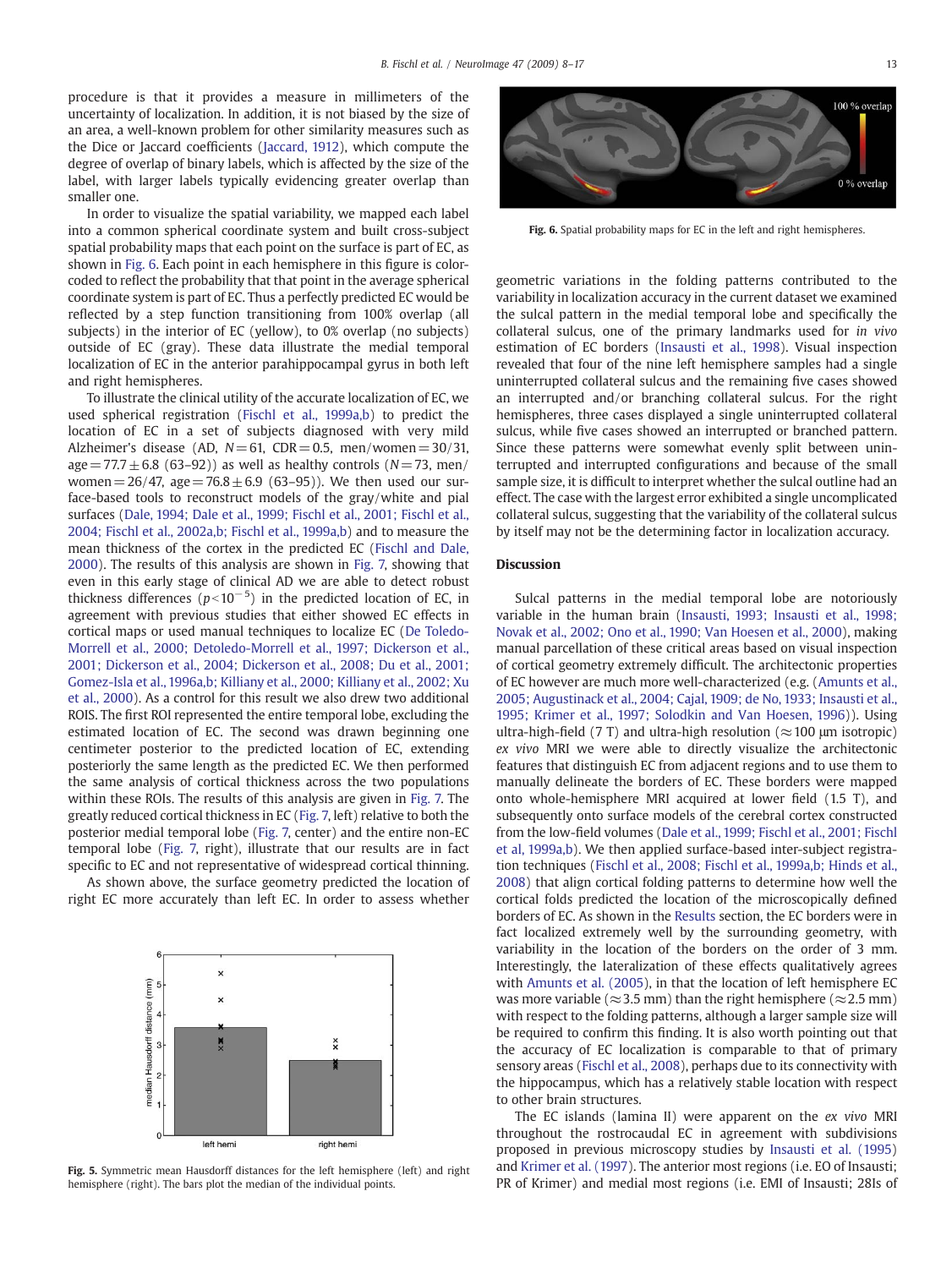<span id="page-6-0"></span>14 B. Fischl et al. / NeuroImage 47 (2009) 8–17



Fig. 7. Comparison of AD and control mean cortical thickness in EC (left), posterior medial temporal lobe (center) and the entire temporal lobe excluding the predicted location of EC (right). The black bars represent the standard error of the mean in a random effects analysis across subjects.

Krimer) have thinner layer II and are more difficult to detect. In our studies we have found that even modest reduction in resolution from 100 μm to 120 μm isotropic voxels can make the EC borders in these regions difficult or impossible to detect. Conversely, the more lateral subregions of EC (i.e. 28Ir and 28Ic of Krimer; EI of Insausti) have thicker, rounded and sometimes even elongated layer II islands compared to medial and anterior regions ([Insausti et al., 1995; Krimer](#page-8-0) [et al., 1997\)](#page-8-0), and are more readily apparent at coarser resolutions.

The entorhinal lamina nomenclature also deserves some discussion. While Cajal identified the cell free layer as layer IV (i.e. lamina dissecans), his student, Lorente de Nó, referred to the lamina dissecans as layer IIIa and layer IV to the large pyramidal neurons deep to the lamina dissecans [\(Cajal, 1909; de No, 1933](#page-7-0)). In this report, we have followed the nomenclature of Cajal, which agrees with the definition of periallocortex that lacks a granular layer. However, it is important to note that the deep pyramidal neurons in EC are in a unique position because they receive such a strong projection from the subiculum. The deep pyramidal neurons could be thought of as a continuation of the subiculum, even illustrated as such in Lorente de Nó's 1934 paper, which is why Lorente de Nó's nomenclature is attractive; it makes sense given the hippocampal/EC connections. Although the neurogenesis of EC is poorly understood, [Filimonoff](#page-8-0) [\(1947\)](#page-8-0) had suggested that the superficial layers of EC were derived from paleocortex (olfactory) cortex and the deeper layers originated from allocortex (hippocampal) cortex. Filimonoff's notion was that two three-layered cortices came together to form a rudimentary six layered cortex, EC. Even though this topic is beyond the scope of this manuscript, Filimonoff's reasoning may be an explanation for why EC is agranular, its agranularity being represented as lamina dissecans and yet entorhinal contains a deep layer with large pyramidal neurons, a presumptive layer IV. In fact, in the Nissl stained section in [Fig. 2](#page-2-0), to the right of the lamina labels (i.e. medial EC), one can observe the acellular layer (lamina dissecans), the deep pyramidal layer (presumptive layer IV) and closely opposed layers V and VI.

Although we attempted to match the planes from the MRI and the sectioning tissue, it is nearly impossible to achieve. The hippocampal fissure and medial hippocampal fields illustrate this point markedly in [Figs. 2A](#page-2-0) and B. It is noteworthy that, in this example ([Fig. 2](#page-2-0)), the hippocampal fissure is opened up more in the MRI whereas the Nissl photomicrograph image contains a shorter hippocampal fissure. Furthermore, the medial hippocampus is more posterior in the MRI where it is still transitioning from subicular cortices to CA subfields in the Nissl stained section (noted by  $*$  in [Fig. 2](#page-2-0)). One might reason that it is a matter of scrolling anterior in the MR images to find the precise plane, but the planes are oblique by one or two degrees. Until better stereotaxic methods come about for ex vivo imaging, these slight differences in planes are unavoidable.

It is interesting to note that previous studies have reported lateralization effects in the medial temporal lobe, in broad agreement with our finding of greater localization accuracy in the right hemisphere EC than in the left. For example, in Ono's categorization of the collateral sulcus in 25 brains [\(Ono et al., 1990](#page-8-0)), the left posterior collateral sulcus had the most complicated sulcal topography, while the right was deemed to be less complex with fewer interruptions and connections. In a separate study using in vivo subjects, we identified and categorized the collateral sulcus in normal controls and AD cases and found that approximately 20–30% (depending on age) of the normal controls displayed an interrupted collateral sulcus, whereas the incidence was much higher for the AD cases ( $\approx$  57%) [\(Feczko et al., 2009\)](#page-8-0). In addition, histologically it has been shown that neuron counts are higher in the left EC than in the right [\(Simic et al., 2005](#page-9-0)). Finally, an in vivo volumetric imaging study has shown that right EC is a better predictor of early AD than the left EC or either hippocampal region ([De Toledo-Morrell et al., 2000](#page-8-0)), possibly indicative of the greater difficulty of accurately localizing the left EC than the right. Additional studies examining morphometric changes and their correlation with respect to sulcal patterns in large populations are required to further elucidate this relationship.

The ability to accurately predict the location of EC has significance on a number of levels. From a neuroscientific perspective, EC has intriguing structural and functional properties that make it the target of a wide array of animal and human research. Structurally, EC has a unique cortical architecture with layer II neurons organized into alternating clusters of neuron dense "entorhinal islands" and neuron poor inter-island regions ([de No, 1933; Ramon y Cajal, 1909](#page-7-0)). Functionally, entorhinal efferent axons project to the hippocampal formation via the perforant pathway through which most afferent neocortical information converges and is destined for hippocampal circuitry. The EC (layer IV) also receives the hippocampal CA1 subicular projection and layer IV ultimately projects back to the neocortex [\(Van Hoesen and Pandya, 1975a,b](#page-9-0)) so EC sits at a critical juncture anatomically and connectionally in the human brain.

The EC has been shown to contain topographic maps of the visual environment with layer II "grid cells" that appear to encode spatial maps of the environment ([Hafting et al., 2005](#page-8-0)), with lateral entorhinal showing less spatial selectivity than medial entorhinal [\(Hargreaves et](#page-8-0) [al., 2005](#page-8-0)). The spatial maps are arrayed in an intriguing hexagonal arrangement of "grid cells", with variable spacing as one moves from dorso-lateral EC to ventro-medial EC ([Fyhn et al., 2004](#page-8-0)). In addition, EC has been shown to myelinate in adolescence, and there is evidence that it is affected in schizophrenia [\(Arnold et al., 1991a,b; Arnold et al.,](#page-7-0) [1997; Benes, 1989, 1993; Benes et al., 1994; Harrison, 1999; Kalus et al.,](#page-7-0) [2005; Prasad et al., 2004; Talamini et al., 2005; Turetsky et al., 2003](#page-7-0)). Thus, accurate localization of EC may help future functional studies to further characterize spatial navigation systems, and to detect developmental abnormalities in the brain in addition to changes observed in AD in this region.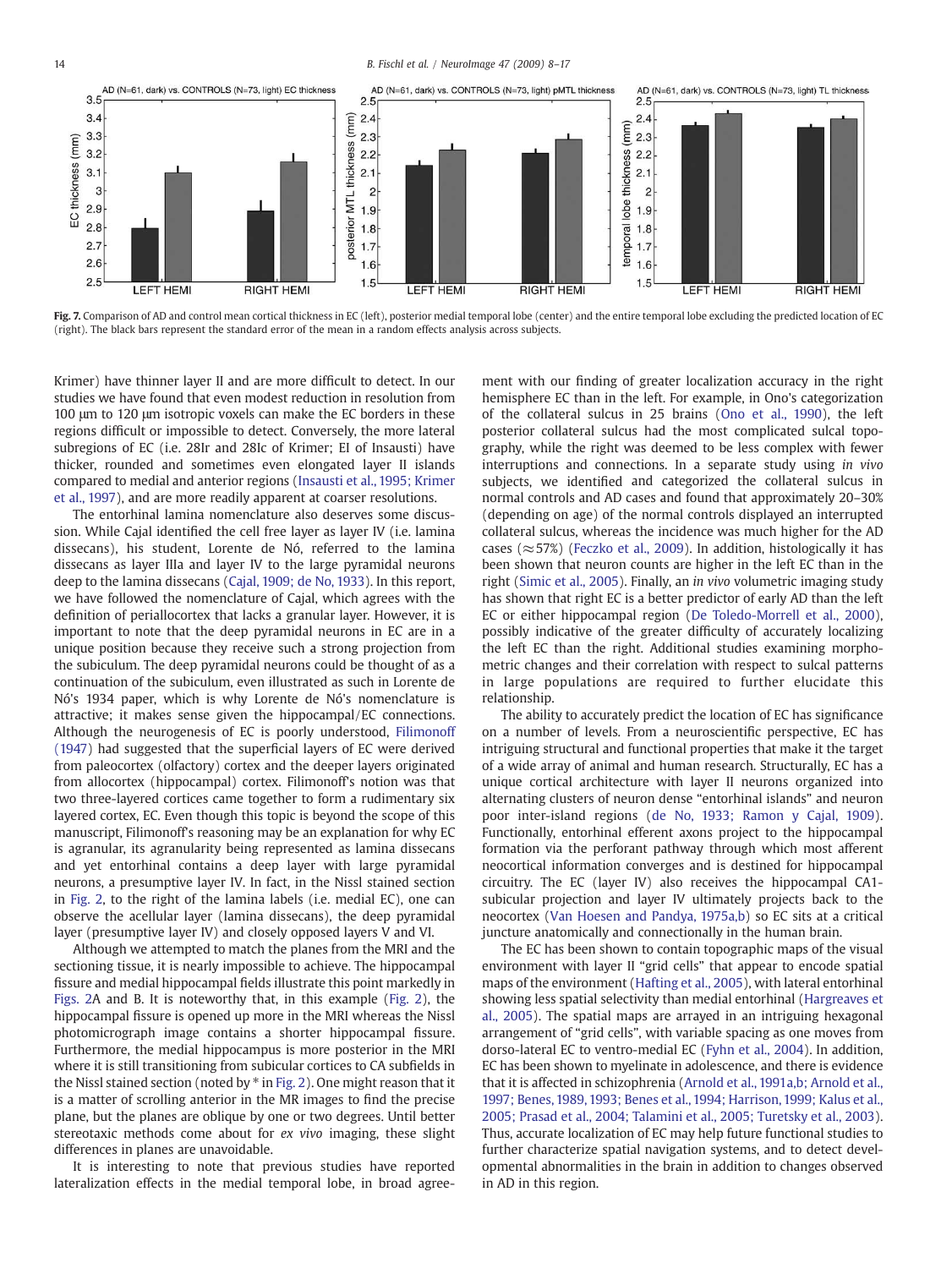<span id="page-7-0"></span>Clinical assessment can diagnose probable AD with a high degree of accuracy, yet a confirmed diagnosis of AD can only be made via histological analysis of the postmortem brain. The postmortem diagnosis of AD is based on the regional distribution of characteristic lesions including neuritic amyloid plaques and neurofibrillary tangles in limbic and association cortices (Arnold et al., 1991a,b; Arriagada et al., 1992; Gomez-Isla et al., 1996a,b; Hyman and Gomez-Isla, 1997; Perry et al., 1986; Rogers and Morrison, 1985; Terry and Katzman, 1983). Histological changes in the EC occur early in the disease process (Braak and Braak, 1991; Giannakopoulos et al., 1997; Gomez-Isla et al., 1996a,b). In fact, even non-demented older adults occasionally show the required pathology for an AD diagnosis at autopsy ([Katzman et al.,](#page-8-0) [1988](#page-8-0)). Although still open to debate, a consensus is growing that such 'incidental' changes represent the earliest (preclinical) stages of AD pathology, even in cognitively healthy adults (Berg et al., 1998; Hyman, 1997). Regional plaque and tangle deposition follows a characteristic spatiotemporal distribution in the brain (Arnold et al., 1991a,b; Braak and Braak, 1991, 1997), with early degeneration manifest in the hippocampal formation and temporo-parietal cortex, and later effects found in prefrontal regions.

It is clear that regions showing greatest pathology in postmortem studies are morphologically altered in MRI ([Fischl et al., 2002a,b; Fox](#page-8-0) [et al., 2001; Jack et al., 1999; Jack et al., 1997; Kaye et al., 1997; Pearlson](#page-8-0) [et al., 1992\)](#page-8-0). The longitudinal rate of volume loss in these structures is useful for the discrimination of probable AD from normal aging with accuracy that approaches clinical diagnosis (Crum et al., 2001; Fox et al., 2001; Jack et al., 1998; Kaye et al., 1997; Laakso, 2002; Scahill et al., 2002). Neuroimaging techniques can be used to detect volumetric changes in these regions prior to the onset of dementia and even prior to the onset of cognitive decline (Convit et al., 1997; Jack et al., 1999; Kaye et al., 1997; Killiany et al., 2000; Killiany et al., 2002; Xu et al., 2000). Recent studies demonstrate the ability to measure degenerative changes in cortical gray matter in vivo, and relate such measures to cognitive ability (e.g., delayed recall) and disease severity (Convit et al., 1997; de Toledo-Morrell et al., 2000; Fischl et al., 2002a,b; Killiany et al., 2002; Laakso et al., 2000; Laakso et al., 1995; Mungas et al., 2001; Petersen et al., 2000; Soininen et al., 1994). MRI measures predict which healthy older adults, or older adults with MCI will subsequently become demented [\(Fischl et al., 2002a,b; Jack et al.,](#page-8-0) [1999; Kaye et al., 1997\)](#page-8-0).

Clinical intervention in AD would be greatly facilitated by an accurate method of detecting the disease early in its course, before widespread neuronal death has occurred. This is technically difficult, as the early effects are subtle and localized to a small number of brain regions, such as EC. The ability to localize the region of expected change and the accurate quantification of the change are critical tools in MRI. In this report, we have shown that surface-based geometrydriven inter-subject registration tools can resolve the first of these problems by accurately predicting the borders of the EC based on the surrounding surface geometry, which we believe to be an important step towards the development of techniques for the early diagnosis and monitoring of diseases such as AD.

#### Acknowledgments

Support for this research was provided in part by the National Center for Research Resources (P41-RR14075, and the NCRR BIRN Morphometric Project BIRN002, U24 RR021382), the National Institute for Biomedical Imaging and Bioengineering (R01 EB001550, R01EB006758), the National Institute for Neurological Disorders and Stroke (R01 NS052585-01) as well as the Mental Illness and Neuroscience Discovery (MIND) Institute, and is part of the National Alliance for Medical Image Computing (NAMIC), funded through the NIH Roadmap for Medical Research, Grant U54 EB005149. Additional support was provided by The Autism & Dyslexia Project funded by the Ellison Medical Foundation. Finally, we acknowledge a research agreement and research support from Siemens Healthcare. One of the authors (LLW) has obtained consulting income from Siemens **Healthcare** 

### References

- Albert, M.S., 1996. Cognitive and neurobiologic markers of early Alzheimer disease. Proc. Natl. Acad. Sci. 93, 13547–13551.
- Amunts, K., Schleicher, A., Bürgel, U., Mohlberg, H., Uylings, H.B.M., Zilles, K., 1999. Broca's region revisited: cytoarchitecture and intersubject variability. J. Comp. Neurol. 412, 319–341.
- Amunts, K., Malikovic, A., Mohlberg, H., Schormann, T., Zilles, K., 2000. Brodmann's areas 17 and 18 brought into stereotaxic space — where and how variable? NeuroImage 11, 66–84.
- Amunts, K., Kedo, O., Kindler, M., Pieperhoff, P., Schneider, F., Mohlberg, H., Habel, U., Shah, J.N., Zilles, K., 2005. Cytoarchitectonic mapping of the human amygdala, hippocampal region and entorhinal cortex. Anat. Embryol. 210, 343–352.
- Arnold, S.E., Hyman, B.T., Flory, J., Damasio, A.R., Van Hoesen, G.W., 1991a. The topographical and neuroanatomical distribution of neurofibrillary tangles and neuritic plaques in the cerebral cortex of patients with Alzheimer's disease. Cereb. Cortex 1, 103–116.
- Arnold, S.E., Hyman, B.T., Van Hoesen, G.W., Damasio, A.R., 1991b. Some cytoarchitectural abnormalities of the entorhinal cortex in schizophrenia. Arch. Gen. Psychiatry 48, 625–632.
- Arnold, S.E., Ruscheinsky, D.D., Han, L.Y., 1997. Further evidence of abnormal cytoarchitecture of the entorhinal cortex in schizophrenia using spatial point pattern analyses. Biol. Psychiatry 42, 639–647.
- Arriagada, P.V., Marzloff, K., Hyman, B.T., 1992. Distribution of Alzheimer-type pathologic changes in nondemented elderly individuals matches the pattern in Alzheimer's disease [see comments] Neurology 42, 1681–1688.
- Augustinack, J., Kouwe, A.v.d., Salat, D., Wald, L., Blackwell, M., Wiggins, C., Fischl, B., 2004. Detection of entorhinal islands using 7 T MRI. Human Brain Mapping. Budapest, Hungary.
- Augustinack, J.C., van der Kouwe, A.J., Blackwell, M.L., Salat, D.H., Wiggins, C.J., Frosch, M.P., Wiggins, G.C., Potthast, A., Wald, L.L., Fischl, B.R., 2005. Detection of entorhinal layer II using 7Tesla [correction] magnetic resonance imaging. Ann. Neurol. 57, 489–494.
- Barbier, E.L., Marrett, S., Danek, A., Vortmeyer, A., Gelderen, P.V., Duyn, J., Bandettini, P., Grafman, J., Koretsky, A.P., 2002. Imaging cortical anatomy by high-resolution MR at 3.0T: detection of the stripe of Gennari in visual area 17. Magn. Reson. Med. 48, 735–738.
- Benes, F.M., 1989. Myelination of cortical-hippocampal relays during late adolescence. Schizophr. Bull. 15, 585–593.
- Benes, F.M., 1993. The relationship between structural brain imaging and histopathologic findings in schizophrenia research. Harv. Rev. Psychiatry 1, 100–109.
- Benes, F.M., Turtle, M., Khan, Y., Farol, P., 1994. Myelination of a key relay zone in the hippocampal formation occurs in the human brain during childhood, adolescence, and adulthood. Arch. Gen. Psychiatry 51, 477–484.
- Berg, L., McKeel Jr., D.W., Miller, J.P., Storandt, M., Rubin, E.H., Morris, J.C., Baty, J., Coats, M., Norton, J., Goate, A.M., Price, J.L., Gearing, M., Mirra, S.S., Saunders, A.M., 1998. Clinicopathologic studies in cognitively healthy aging and Alzheimer's disease: relation of histologic markers to dementia severity, age, sex, and apolipoprotein E genotype. Arch. Neurol. 55, 326–335.
- Bloch, F., Hansen, W.W., Packard, M., 1946. The nuclear induction experiment. Phys. Rev. 70, 474–485.
- Braak, H., Braak, E., 1985. On areas of transition between entorhinal allocortex and temporal isocortex in the human brain. Normal morphology and lamina-specific pathology in Alzheimer's disease. Acta Neuropathol. 68, 325–332.
- Braak, H., Braak, E., 1991. Neuropathological staging of Alzheimer-related changes. Acta Neuropathol. (Berl) 82, 239–259.
- Braak, H., Braak, E., 1997. Staging of Alzheimer-related cortical destruction. Int. Psychogeriatr. 9, 257–261 discussion 269–272.
- Brodmann, K., 1909. Vergleichende Lokalisationslehre der Groβhirnrinde in ihren Prinzipien dargestellt auf Grund des Zellenbaues. Leipzig.
- Cajal, S.R., 1909. Histologie du système nerveux de l'homme et des vertébrés. Maloine, Paris.
- Clare, S., Bridge, H., 2005. Methodological issues relating to in vivo cortical myelography using MRI. Hum. Brain Mapp. 26, 240–250.
- Clark, V.P., Courchesne, E., Grafe, M., 1992. In vivo myeloarchitectonic analysis of human striate and extrastriate cortex using magnetic resonance imaging. Cereb. Cortex 2, 417–424.
- Convit, A., De Leon, M.J., Tarshish, C., De Santi, S., Tsui, W., Rusinek, H., George, A., 1997. Specific hippocampal volume reductions in individuals at risk for Alzheimer's disease. Neurobiol. Aging 18, 131–138.
- Crum, W., Scahill, R., Fox, N., 2001. Automated hippocampal segmentation by regional fluid registration of serial MRI: validation and application in Alzheimer's disease. Neuroimage 13, 847–855.
- Dale, A.M., 1994. Source Localization and Spatial Discriminant Analysis of Event-Related Potentials: Linear Approaches. University of California, San Diego.
- Dale, A.M., Fischl, B., Sereno, M.I., 1999. Cortical surface-based analysis I: segmentation and surface reconstruction. NeuroImage 9, 179–194.
- de No, L., 1933. Studies on the structure of the cerebral cortex. J. Psychol. Neurol. 45, 381–438.
- de Toledo-Morrell, L., Dickerson, B., Sullivan, M.P., Spanovic, C., Wilson, R., Bennett, D.A., 2000. Hemispheric differences in hippocampal volume predict verbal and spatial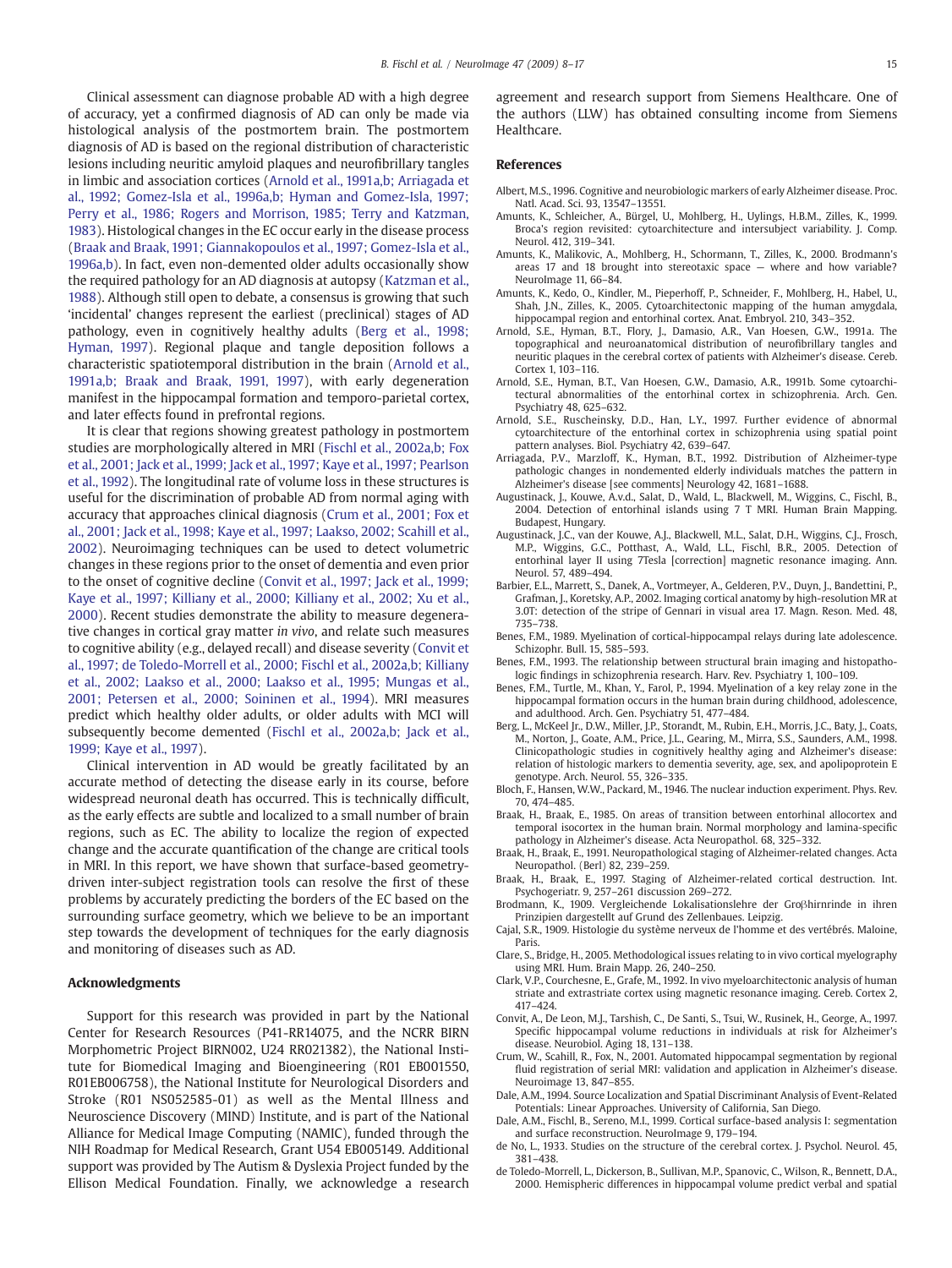<span id="page-8-0"></span>memory performance in patients with Alzheimer's disease. Hippocampus 10, 136–142.

- De Toledo-Morrell, L., Goncharova, I., Dickerson, B., Wilson, R.S., Bennett, D.A., 2000. From healthy aging to early Alzheimer's disease: in vivo detection of entorhinal cortex atrophy. Ann. N.Y. Acad. Sci. 911, 240–253.
- Detoledo-Morrell, L., Sullivan, M.P., Morrell, F., Wilson, R.S., Bennett, D.A., Spencer, S., 1997. Alzheimer's disease: in vivo detection of differential vulnerability of brain regions. Neurobiol. Aging 18, 463–468.
- Dickerson, B., Goncharova, I., Sullivan, M., Forchetti, C., Wilson, R., Bennett, D., Beckett, L., deToledo-Morrell, L., 2001. MRI-derived entorhinal and hippocampal atrophy in incipient and very mild Alzheimer's disease. Neurobiol. Aging 22, 747–754.
- Dickerson, B., Salat, D., Bates, J., Atiya, M., Killiany, R., Greve, D., Dale, A., Stern, C., Blacker, D., Albert, M., Sperling, R., 2004. MRI measures of medial temporal lobe function and structure in questionable Alzheimer's disease. Ann. Neurol. 56.
- Dickerson, B.C., Fenstermacher, E., Salat, D.H., Wolk, D.A., Maguire, R.P., Desikan, R., Pacheco, J., Quinn, B.T., Van der Kouwe, A., Greve, D.N., Blacker, D., Albert, M.S., Killiany, R.J., Fischl, B., 2008. Detection of cortical thickness correlates of cognitive performance: reliability across MRI scan sessions, scanners, and field strengths. Neuroimage 39, 10–18.
- Du, A.T., Schuff, N., Amend, D., Laakso, M.P., Hsu, Y.Y., Jagust, W.J., Yaffe, K., Kramer, J.H., Reed, B., Norman, D., Chui, H.C., Weiner, M.W., 2001. Magnetic resonance imaging of the entorhinal cortex and hippocampus in mild cognitive impairment and Alzheimer's disease. J. Neurol. Neurosurg. Psychiatry 71, 441–447.
- Duyn, J.H., van Gelderen, P., Li, T.Q., de Zwart, J.A., Koretsky, A.P., Fukunaga, M., 2007. High-field MRI of brain cortical substructure based on signal phase. Proc. Natl. Acad. Sci. U. S. A. 104, 11796–11801.
- Feczko, E., Augustinack, J., Fischl, B., Dickerson, B., 2009. An MRI-based method for measuring volume, thickness and surface area of entorhinal, perirhinal, and posterior parahippocampal cortex. Neurobiol. Aging 3, 420–431.
- Filimonoff, I., 1947. A Rational Subdivision of the Cerebral Cortex. Chicago.
- Fischl, B., Dale, A.M., 2000. Measuring the thickness of the human cerebral cortex from magnetic resonance images. Proc. Natl. Acad. Sci. 97, 11044–11049.
- Fischl, B., Sereno, M.I., Dale, A.M., 1999a. Cortical surface-based analysis II: inflation, flattening, a surface-based coordinate system. NeuroImage 9, 195–207.
- Fischl, B., Sereno, M.I., Tootell, R.B.H., Dale, A.M., 1999b. High-resolution inter-subject averaging and a coordinate system for the cortical surface. Hum. Brain Mapp. 8, 272–284.
- Fischl, B., Liu, A., Dale, A.M., 2001. Automated manifold surgery: constructing geometrically accurate and topologically correct models of the human cerebral cortex. IEEE Trans. Med. Imag. 20, 70–80.
- Fischl, B., Salat, D.H., Albert, M., Dieterich, M., Haselgrove, C., Avd, K.o.u.w.e., Killiany, R., Kennedy, D., Klaveness, S., Montillo, A., Makris, N., Rosen, B., Dale, A.M., 2002a. Whole brain segmentation: automated labeling of neuroanatomical structures in the human brain. Neuron 33, 341–355.
- Fischl, B., Salat, D.H., Busa, E., Albert, M., Dieterich, M., Haselgrove, C., van der Kouwe, A., Killiany, R., Kennedy, D., Klaveness, S., Montillo, A., Makris, N., Rosen, B., Dale, A.M., 2002b. Whole brain segmentation: automated labeling of neuroanatomical structures in the human brain. Neuron 33, 341–355.
- Fischl, B., Salat, D., van der Kouwe, A., Makris, N., Ségonne, F., Quinn, B., Dale, A.M., 2004. Sequence-independent segmentation of magnetic resonance images. Neuroimage I23, S69–S84.
- Fischl, B., Rajendran, N., Busa, E., Augustinack, J., Hinds, O., Yeo, B.T.T., Mohlberg, H., Amunts, K., Zilles, K., 2008. Cortical folding patterns and predicting cytoarchitecture. Cereb. Cortex.
- Fox, N., Crum, W., Scahill, R., Stevens, J., Janssen, J., Rossor, M., 2001. Imaging of onset and progression of Alzheimer's disease with voxel-compression mapping of serial magnetic resonance images. Lancet 358, 201–205.
- Fyhn, M., Molden, S., Witter, M., Moser, E., Moser, M., 2004. Spatial representation in the entorhinal cortex. Science 305, 1258–1264.
- Geyer, S., Schleicher, A., Zilles, K., 1997. The somatosensory cortex of human: cytoarchitecture and regional distributions of receptor-binding sites. Neuroimage 6, 27–45.
- Geyer, S., Schormann, T., Mohlberg, H., Zilles, K., 2000. Areas 3a, 3b, and 1 of human primary somatosensory cortex. Neuroimage 11, 684–696.
- Giannakopoulos, P., Hof, P.R., Michel, J.P., Guimon, J., Bouras, C., 1997. Cerebral cortex pathology in aging and Alzheimer's disease: a quantitative survey of large hospitalbased geriatric and psychiatric cohorts. Brain Res. Brain Res. Rev. 25, 217–245.
- Gomez-Isla, T., Price, J., McKeel, D.J., Morris, J., Growdon, J., Hyman, B., 1996a. Profound loss of layer II entorhinal cortex neurons occurs in very mild Alzheimer's disease. J. Neurosci. 16, 4491–4500.
- Gomez-Isla, T., Price, J.L., McKeel Jr., D.W., Morris, J.C., Growdon, J.H., Hyman, B.T., 1996b. Profound loss of layer II entorhinal cortex neurons occurs in very mild Alzheimer's disease. J. Neurosci. 16, 4491–4500.
- Hafting, T., Fyhn, M., Molden, S., Moser, M., Moser, E.I., 2005. Microstructure of a spatial map in the entorhinal cortex. Nature 436, 801–806.
- Hargreaves, E., Rao, G., Lee, I., Knierim, J., 2005. Major dissociation between medial and lateral entorhinal input to dorsal hippocampus. Science 308, 1792–1794.
- Harrison, P.J., 1999. The neuropathology of schizophrenia. A critical review of the data and their interpretation. Brain 122 (Pt 4), 593–624.
- Hinds, O.P., Rajendran, N., Polimeni, J.R., Augustinack, J.C., Wiggins, G., Wald, L.L., Rosas, H.D., Potthast, A., Schwartz, E.L., Fischl, B., 2008. Accurate prediction of V1 location from cortical folds in a surface coordinate system. Neuroimage 39, 1585–1599.
- Hyman, B.T., 1997. The neuropathological diagnosis of Alzheimer's disease: clinical– pathological studies. Neurobiol. Aging 18, S27–32.
- Hyman, B.T., Gomez-Isla, T., 1997. The natural history of Alzheimer neurofibrillary tangles and amyloid deposits. Neurobiol. Aging 18, 386–387 discussion 389–392.
- Hyman, B.T., Van Horsen, G.W., Damasio, A.R., Barnes, C.L., 1984. Alzheimer's disease: cell-specific pathology isolates the hippocampal formation. Science 225, 1168–1170. Insausti, R., 1993. Comparative anatomy of the entorhinal cortex and hippocampus in
- mammals. Hippocampus 3 (Spec No), 19–26. Insausti, R., Tunon, T., Sobreviela, T., Insausti, A.M., Gonzalo, L.M., 1995. The human
- entorhinal cortex: a cytoarchitectonic analysis. J. Comp. Neurol. 355, 171–198. Insausti, R., Juottonen, K., Soininen, H., Insausti, A., Partanen, K., Vainio, P., Laakso, M.,
- Pitkänen, A., 1998. MR volumetric analysis of the human entorhinal, perirhinal, and temporopolar cortices. Am. J. Neuroradiol. 19, 659–671.
- Jaccard, P., 1912. The distribution of flora in the alpine zone. New Phytol. 11.
- Jack, C.R., Petersen, R.C., Xu, Y.C., Waring, S.C., O'Brien, P.C., Tangalos, E.G., Smith, G.E., Ivnik, R.J., Kokmen, E., 1997. Medial temporal atrophy on MRI in normal aging and very mild Alzheimer's disease. Neurology 49, 786–790.
- Jack Jr., C.R., Petersen, R.C., Xu, Y., O'Brien, P.C., Smith, G.E., Ivnik, R.J., Tangalos, E.G., Kokmen, E., 1998. Rate of medial temporal lobe atrophy in typical aging and Alzheimer's disease. Neurology 51, 993–999.
- Jack Jr., C.R., Petersen, R.C., Xu, Y.C., O'Brien, P.C., Smith, G.E., Ivnik, R.J., Boeve, B.F., Waring, S.C., Tangalos, E.G., Kokmen, E., 1999. Prediction of AD with MRI-based hippocampal volume in mild cognitive impairment. Neurology 52, 1397–1403.
- Jack Jr., C.R., Petersen, R.C., Xu, Y., O'Brien, P.C., Smith, G.E., Ivnik, R.J., Boeve, B.F., Tangalos, E.G., Kokmen, E., 2000. Rates of hippocampal atrophy correlate with change in clinical status in aging and AD. Neurology 55, 484–489.
- Kalus, P., Slotboom, J., Gallinat, J., Federspiel, A., Gralla, J., Remonda, L., Strik, W.K., Schroth, G., Kiefer, C., 2005. New evidence for involvement of the entorhinal region in schizophrenia: a combined MRI volumetric and DTI study. Neuroimage 24, 1122–1129.
- Katzman, R., Terry, R., DeTeresa, R., Brown, T., Davies, P., Fuld, P., Renbing, X., Peck, A., 1988. Clinical, pathological, and neurochemical changes in dementia: a subgroup with preserved mental status and numerous neocortical plaques. Ann. Neurol. 23, 138–144.
- Kaye, J., Swihart, T., Howieson, D., Dame, A., Moore, M., Karnos, T., Camicioli, R., Ball, M., Oken, B., Sexton, G., 1997. Volume loss of the hippocampus and temporal lobe in healthy elderly persons destined to develop dementia. Neurology 48, 1297–1304.
- Killiany, R.J., Gomez-Isla, T., Moss, M., Kikinis, R., Sandor, T., Jolesz, F., Tanzi, R., Jones, K., Hyman, B.T., Albert, M.S., 2000. Use of structural magnetic resonance imaging to
- predict who will get Alzheimer's disease [see comments] Ann. Neurol. 47, 430–439. Killiany, R.J., Hyman, B.T., Gomez-Isla, T., Moss, M.B., Kikinis, R., Jolesz, F., Tanzi, R., Jones,
- K., Albert, M.S., 2002. MRI measures of entorhinal cortex vs hippocampus in preclinical AD. Neurology 58, 1188–1196. Krimer, L.S., Hyde, T.M., Herman, M.M., Saunders, R.C., 1997. The entorhinal cortex: an
- examination of cyto- and myeloarchitectonic organization in humans. Cereb. Cortex 7, 722–731.
- Laakso, M.P., 2002. Structural imaging in cognitive impairment and the dementias: an update. Curr. Opin. Neurol. 15, 415–421.
- Laakso, M.P., Soininen, H., Partanen, K., Helkala, E.L., Hartikainen, P., Vainio, P., Hallikainen, M., Hanninen, T., Riekkinen Sr, P.J., 1995. Volumes of hippocampus, amygdala and frontal lobes in the MRI-based diagnosis of early Alzheimer's disease: correlation with memory functions. J. Neural. Transm., Parkinson's Dis. Dement. Sect. 9, 73–86.
- Laakso, M.P., Hallikainen, M., Hanninen, T., Partanen, K., Soininen, H., 2000. Diagnosis of Alzheimer's disease: MRI of the hippocampus vs delayed recall. Neuropsychologia 38, 579–584.
- Malikovic, A., Amunts, K., Scheicher, A., Mohlberg, H., Eickoff, S., Wilms, M., Palomero-Gallagher, N., Armstrong, E., Ziles, K., (2007) Cytoarchitectonic analysis of the human extrastriate cortex in the region of V5/MT+: a probabilistic, stereotaxic map of area hOc5. 17: 562–574.
- Mungas, D., Jagust, W.J., Reed, B.R., Kramer, J.H., Weiner, M.W., Schuff, N., Norman, D., Mack, W.J., Willis, L., Chui, H.C., 2001. MRI predictors of cognition in subcortical ischemic vascular disease and Alzheimer's disease. Neurology 57, 2229–2235.
- Novak, K., Czech, T., Prayer, D., Dietrich, W., Serles, W., Lehr, S., Baumgartner, C., 2002. Individual variations in the sulcal anatomy of the basal temporal lobe and its relevance for epilepsy surgery: an anatomical study performed using magnetic resonance imaging. J. Neurosurg. 96, 464–473.
- Ono, M., Kubick, S., Abernathey, C., 1990. Atlas of the Cerebral Sulci. Georg Thieme Verlag, New York.
- Pearlson, G.D., Harris, G.J., Powers, R.E., Barta, P.E., Camargo, E.E., Chase, G.A., Noga, J.T., Tune, L.E., 1992. Quantitative changes in mesial temporal volume, regional cerebral blood flow, and cognition in Alzheimer's disease. Arch. Gen. Psychiatry 49, 402–408.
- Pennanen, C., Kivipelto, M., Tuomainen, S., Hartikainen, P., Hanninen, T., Laakso, M.P., Hallikainen, M., Vanhanen, M., Nissinen, A., Helkala, E.L., Vainio, P., Vanninen, R., Partanen, K., Soininen, H., 2004. Hippocampus and entorhinal cortex in mild cognitive impairment and early AD. Neurobiol. Aging 25, 303–310.
- Perry, G., Selkoe, D.J., Block, B.R., Stewart, D., Autilio-Gambetti, L., Gambetti, P., 1986. Electron microscopic localization of Alzheimer neurofibrillary tangle components recognized by an antiserum to paired helical filaments. J. Neuropathol. Exp. Neurol. 45, 161–168.
- Petersen, R.C., Jack Jr., C.R., Xu, Y.C., Waring, S.C., O'Brien, P.C., Smith, G.E., Ivnik, R.J., Tangalos, E.G., Boeve, B.F., Kokmen, E., 2000. Memory and MRI-based hippocampal volumes in aging and AD. Neurology 54, 581–587.
- Prasad, K.M., Patel, A.R., Muddasani, S., Sweeney, J., Keshavan, M.S., 2004. The entorhinal cortex in first-episode psychotic disorders: a structural magnetic resonance imaging study. Am. J. Psychiatry 161, 1612–1619.
- Rademacher, J., Morosan, P., Schormann, T., Schleicher, A., Werner, C., Freund, H.J., Zilles, K., 2001. Probabilistic mapping and volume measurement of human primary auditory cortex. NeuroImage 13, 669–683.